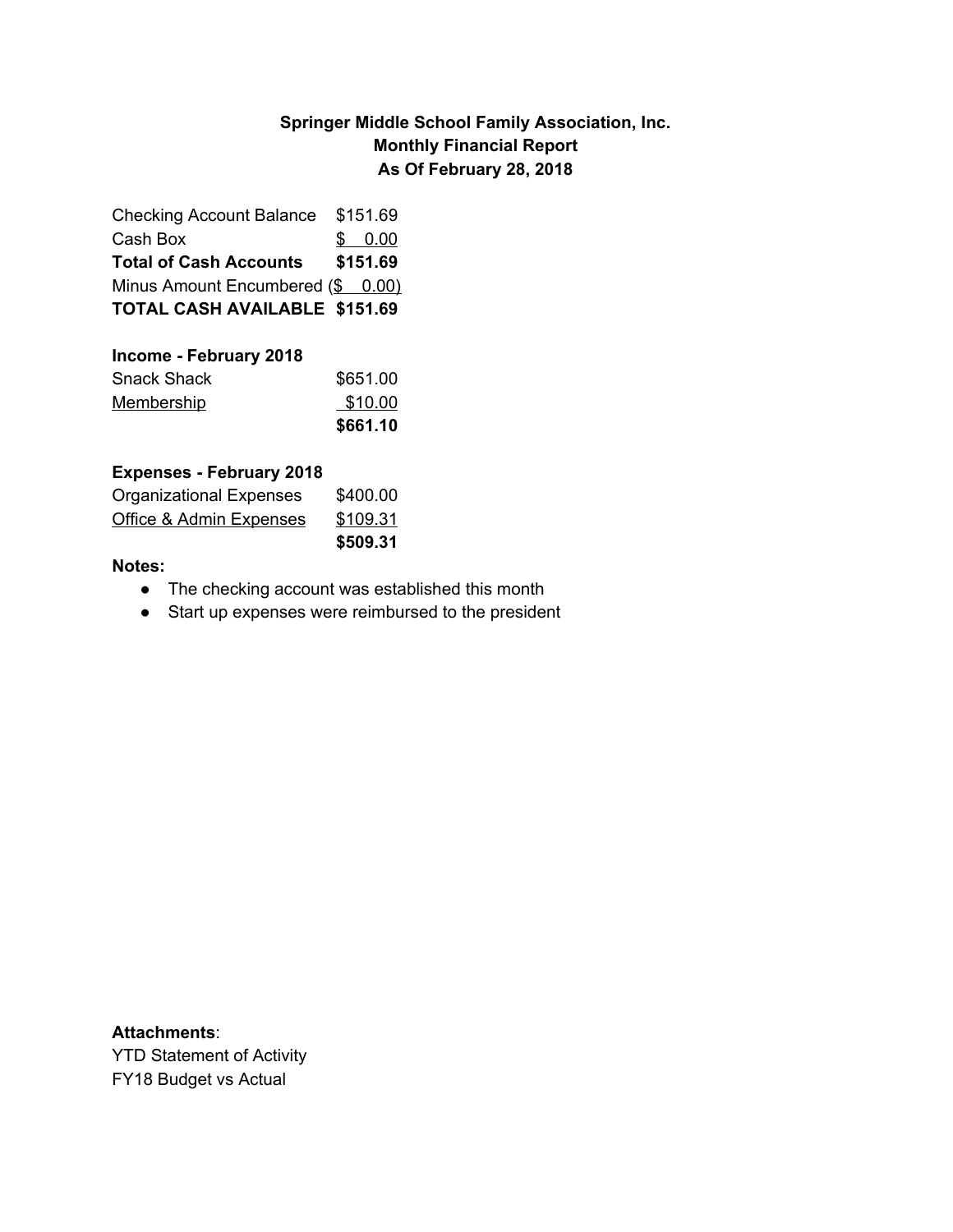# Springer Middle School Family Association, Inc.

### PROFIT AND LOSS

July 2017 - February 2018

|                                 | <b>TOTAL</b> |
|---------------------------------|--------------|
| Income                          |              |
| Membership                      | 10.00        |
| Snack Shack Income              | 651.00       |
| <b>Total Income</b>             | \$661.00     |
| <b>GROSS PROFIT</b>             | \$661.00     |
| Expenses                        |              |
| <b>Operating Expenses</b>       |              |
| Office & Admin Expenses         | 109.31       |
| <b>Total Operating Expenses</b> | 109.31       |
| Organizational Expenses         | 400.00       |
| <b>Total Expenses</b>           | \$509.31     |
| <b>NET INCOME</b>               | \$151.69     |